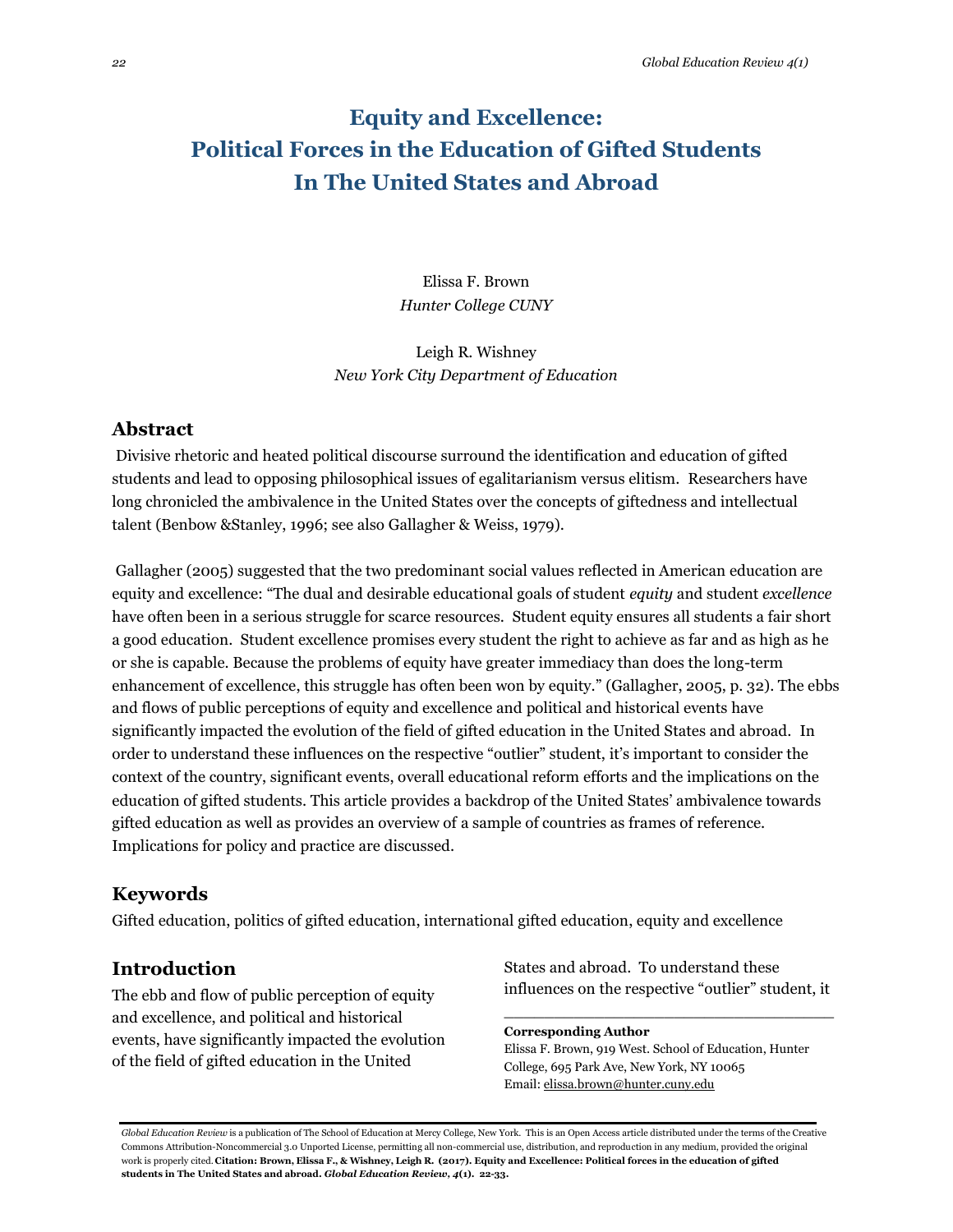influences on the respective "outlier" student, it is important to consider the context of the country, significant events, overall educational reform efforts, and implications for the education of gifted students. This article provides an explanation for the United States' ambivalence towards gifted education, and provides an overview of gifted education in four countries as a frame of reference. The countries selected are South Korea, Singapore, England and Finland. The criteria for selecting these countries included elements such as geographical spread, international test comparisons of top students, explicit programming or mandates for educating gifted students or the opposite. Additional criteria included population size and gross domestic product as influences on educating gifted students. Lastly, public perception regarding serving a country's brightest students provides context and an additional element for comparison.

#### **Methodology**

The methodology employed was a comparative analysis of five countries  $(N=5)$ . It is qualitative in nature because educational systems are contextually bound and socially constructed. The researchers had no formal hypothesis in mind, other than literature findings about the relationship among policy (educational reform), public perception, and the degree to which programming for gifted and talented students is formalized (Finn & Wright, 2015; National Association of Gifted Children, 2016; Spielhagen & Brown, 2008). The researchers visited websites, reviewed laws and policies governing gifted education, and in one case, spoke with an international government official charged with overseeing a country's gifted education program. Finally, consideration was given to countries representing different populations sizes, geographical and gross domestic product (GDP) diversity, and history of educational reform efforts focused on equity or excellence.

## **Gifted Education in the United States**

With a population of approximately 324 million, the United States is home to diverse ethnic groups and is the third most populous country in the world. Americans identify themselves as 62.6% White, 15% Hispanic, 13% Black, 4.4% Asian, with the remainder being American and Alaska native, Hawaiian or other Pacific islander or two or more races. In 2015, the GDP per capita was \$56,300. Education is the largest expense in every state budget. Beyond state education expenditures, the federal government spent a total of \$3.7 trillion in fiscal year 2015 with approximately \$154 billion in education spending accounting for 4.2 percent of the entire federal budget according to the National Center for Education Statistics (NCES, 2017). The Javits Act, passed in 1988, is the only federal program dedicated specifically to gifted and talented students, but it does not fund local gifted education programs (Civic Impulse, 2017). Rather, Javits funds research and demonstration projects through a competitive grant process. Approximately 3.5 million dollars was allocated in 2015 to fund 11 Javits grants, representing less than .01% of federal discretionary funding. Javits monies, distributed as research grants, are earmarked for research demonstration projects that target traditionally under-represented populations in gifted education. One of the key priorities of Javits funding is to reduce the achievement gap for students at the highest academic levels. *The Excellence Gap* (Plucker, Burroughs, & Song, 2010) suggested that an achievement gap exists representing differences between subgroups of students performing at the highest levels of achievement on state and national measures.

Gallagher (2005) suggested that the two predominant social values reflected in American education are equity and excellence: "The dual and desirable educational goals of student *equity* and student *excellence* have often been in a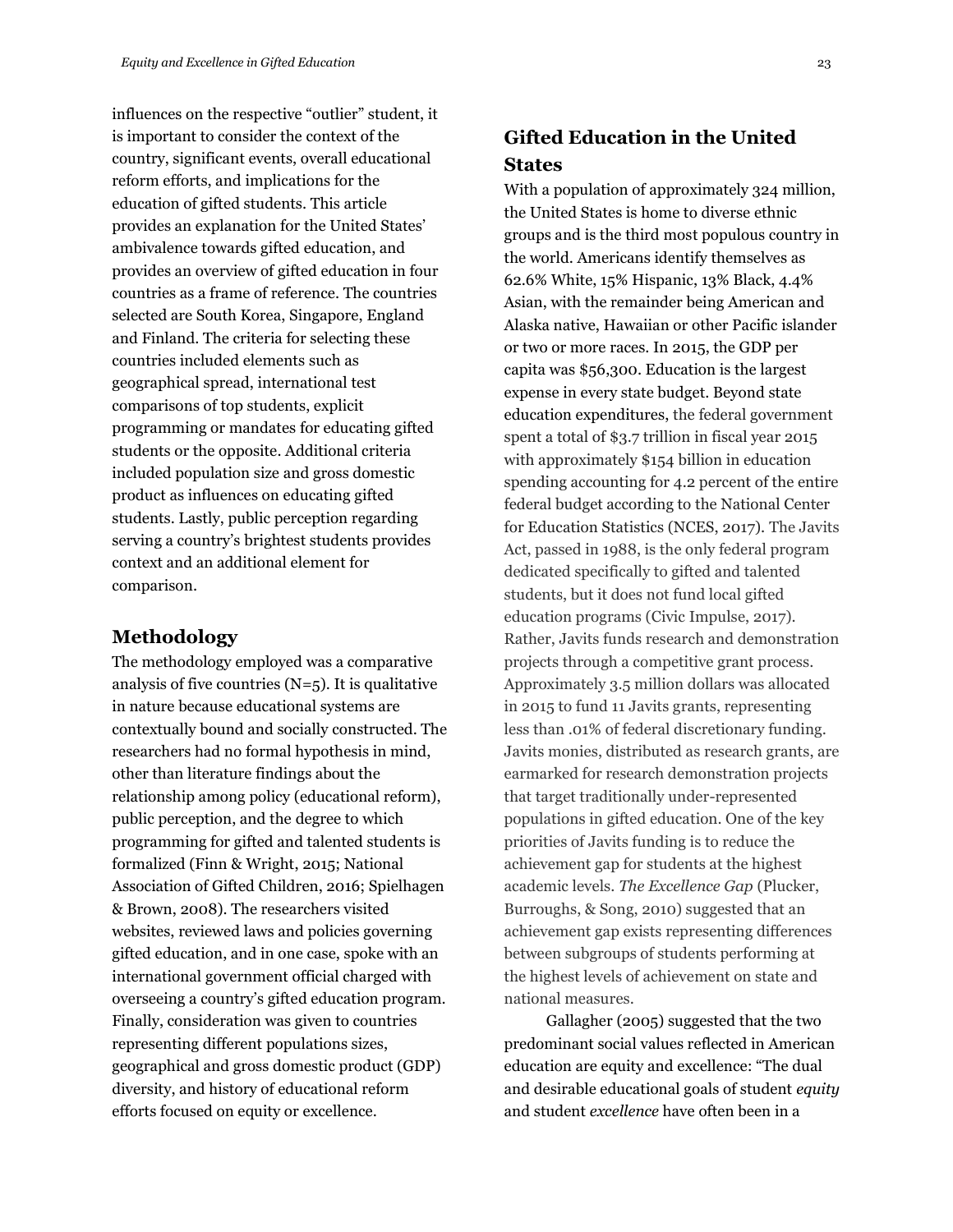serious struggle for scarce resources. Student equity ensures all students a fair shot at a good education. Student excellence promises every student the right to achieve as far and as high as he or she is capable. Because the problems of equity have greater immediacy than does the long-term enhancement of excellence, this struggle has often been won by equity," (Gallagher, 2005, p. 32). Even the term *gifted* is value-laden, and, in some school districts is not allowed to be used. Confusion over which students to include in the definition of gifted students confounds the problem. Harking back to the earliest of researchers on the topic (e.g., Hollingworth, 1926; Terman, 1925), giftedness was commonly defined as raw intellectual power or simply IQ. The term giftedness was synonymous with "intellectual giftedness," and the pioneering researchers investigated the nature and characteristics of gifted individuals only *after* setting minimal IQ standards for identification. As the field evolved, a sense of elitism and limited access to programming and resources became associated with giftedness and those who were admitted into the "intellectual club" on the basis of their performance on the Stanford-Binet or Wechsler Scales. Due, at least in part, to this perception of elitism, as well as to a social push to include more diverse students into programs for the gifted, the field began to consider alternative methods and procedures for identifying gifted students and for broadening ways in which gifted students are served. Yet, even today, programs for gifted students are frequently under-funded because state and federal mandates often lack provisions to provide appropriate services for those who learn faster than their age-mates (National Association of Gifted Children, 2016). Moreover, no coherent or systematic body of empirical research on policies or classroom practices for gifted learners has emerged. For example, despite seventy years of research on the benefits of acceleration, no consistent policy on acceleration exists across the states or, more

importantly, systematically implemented in schools (Colangelo, Assouline, & Gross, 2004). Gallagher (2004) warned about policy initiatives that attempt to improve education by targeting achievement gaps, specifically citing the "impressive" unintended but negative consequences of *No Child Left Behind* for students of exceptional ability because of the law's focus on bringing students up to levels deemed proficient by state standards, without consideration of students who were beyond proficient.

In recent years, the needs of students who must be brought *up to standard* have been so politicized that the concept of *exceptionality* has come to exclude the exceptional needs of the highly able student. Mandated minimum competency testing has created ceiling effects for highly able students, while states provide little or no off-level testing to determine appropriate educational experiences for those who already meet the standards. However, parents and educators seeking to address the needs of highly able students face charges of elitism from beleaguered educational administrators and policymakers.

To complicate the matter, where gifted education resides at the state level dictates the funding stream as well as subsequent guidelines and procedures for schools in individual states. A recent State of the States Report (National Association of Gifted Children, 2016) revealed that there has always been a lack of coherence and consistency in the location of gifted services at the state level. Is gifted education more akin to special education or general education? Lacking a satisfactory answer to this question, gifted educators face a professional identity crisis and lack of influence in the educational arena, at large.

The tension of equity versus excellence has defined gifted education in the United States for over two centuries. The need to discuss equity and excellence within the context of the United States and other countries is warranted because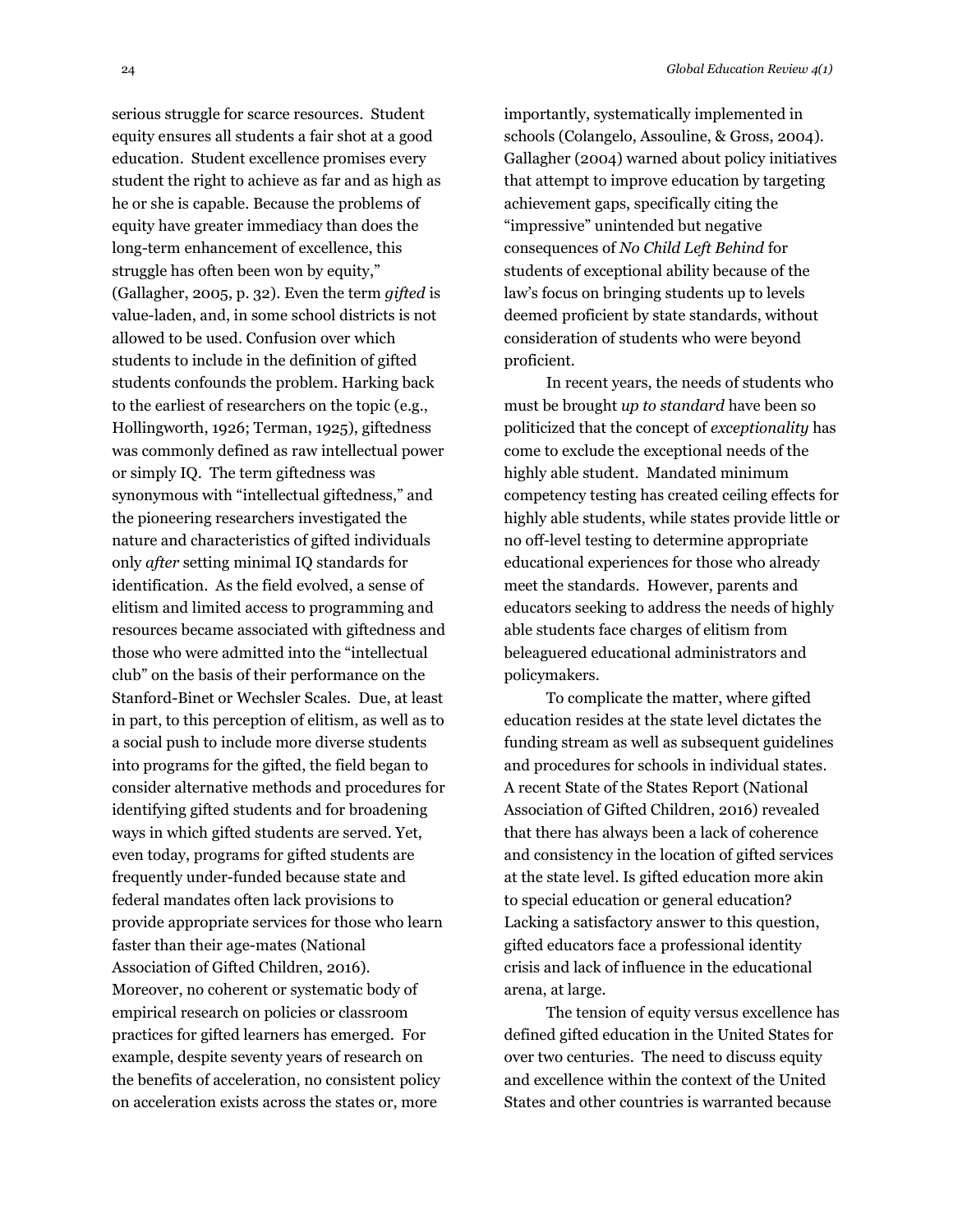educational reform efforts are intrinsically and explicitly linked to government initiatives, policies, and public perception. Leveraging educational reforms for a specific population of students, such as gifted students, in order to provide parity with reform efforts, perceptions, or government initiatives for other groups of students, such as those with special needs and is at the minimum, a challenge; and at the maximum something that may never be achieved in the United States because providing resources or services for gifted students is perceived as elitist (Finn & Hocket, 2012).

Even a few researchers outside of the field of gifted education have become proponents of gifted education, citing the nation's rhetoric toward equity as a failure of the country to value its human capital. An incendiary report from the Thomas B. Fordham Institute (Theaker, et al, 2011) brought into sharp focus the decline in achievement among the top students in the United States, those with the potential and demonstrated capacity to excel in school and assume leadership roles in the United States and the global community. This report suggested that the United States' brightest students are the unintended victims of the lofty goals of *No Child Left Behind*. They are not making the much heralded "adequate yearly progress" that is supposed to characterize school success, but instead are losing ground when their performance is tracked over time.

Chester Finn, President of the Thomas B. Fordham Institute stated that as a country, Americans all lose by focusing on who is gifted rather than on what we can do to nurture intellectual potential: "Collateral victims are a society and economy that thereby fail to make the most of this latent human capital." Finn (2013) stated further that, "It's not elitist to pour more resources into educating our brightest kids. In fact, the future of the country may depend on it," (Finn, 2013, pg. 1). He posited seven explanations as to why education leaders

and philanthropists fail to take an interest in gifted students. In brief, they are as follows:

- The country's nervousness about elitism.
- A widespread belief that "equity" should be solely about income, minority status, handicapping conditions, and historical disenfranchisement.
- A mistaken belief that high-ability youngsters will do fine, even if the education system makes no special provision for them.
- The definition of "gifted" itself has been ill-defined.
- The field of gifted education lacks convincing research as to what works.
- Whether due to elitism, angst, or a shortage of resources, the gifted education world has been meek when it comes to lobbying and special pleading.
- The wishful proposition that "differentiated instruction" would magically enable every teacher to succeed with every child in a mixed classroom. (Finn & Hockett, 2012).

The United States must be concerned with its future workforce in order to ensure its longterm competitiveness, security and innovation (Finn & Wright, 2015), and paying attention to what we do with our brightest students and what other countries do with their brightest students, matters (Organisation for Economic Cooperation and Development, 2014). The United States must ask not only how it is doing relative to gifted education, but given the interdependence of all countries and the global economy, it must consider how other countries fare with their brightest. The U.S. produces a much smaller proportion of advanced students, according to the Trends in Math and Science Study (TIMSS, 2015), than our economic competitors (Plucker, 2016).

Table I displays a sample of countries, their population, Gross Domestic Product (GDP) per capita, and national or federal efforts that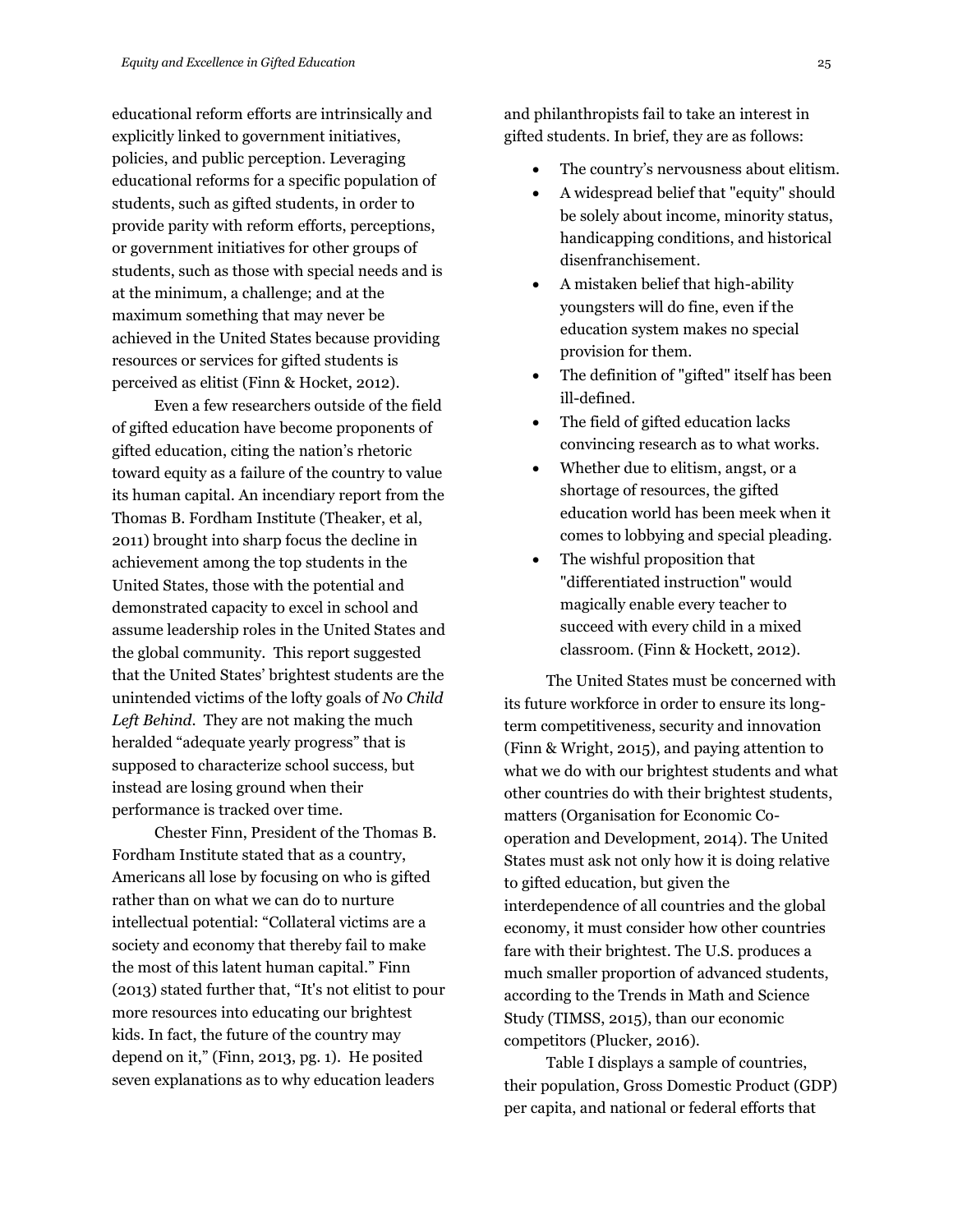support or impede gifted education. GDP is included in the chart because economists Hanushek and Woessmann (2015) estimate that a "ten percentage point increase in the share of

top-performing students" within a country "is associated with 1.3 percentage point higher annual growth" of that country's economy.

| Table I: Sample countries; their populations, GDP per capita, and federal initiatives |
|---------------------------------------------------------------------------------------|
| regarding gifted education                                                            |

| Country              | <b>Population</b> | GDP per  | <b>Funding, Regulations, or Federal Efforts</b>                                                                                                                                                                                                                                                                                                                                                                                                    |
|----------------------|-------------------|----------|----------------------------------------------------------------------------------------------------------------------------------------------------------------------------------------------------------------------------------------------------------------------------------------------------------------------------------------------------------------------------------------------------------------------------------------------------|
|                      |                   | capita   | in Gifted Education                                                                                                                                                                                                                                                                                                                                                                                                                                |
| <b>United States</b> | 324 million       | \$56,300 | 3.5 million for Javits grants<br>$\bullet$<br>No federal universally adopted definition<br>No federal mandate to identify or serve<br>Gifted education is not funded<br>National advocacy efforts                                                                                                                                                                                                                                                  |
| S. Korea             | 49 million        | \$36,700 | Gifted Education Promotion Law (2002)<br>٠<br>Master Plan jointly developed by several<br>٠<br>government agencies (2008)                                                                                                                                                                                                                                                                                                                          |
| Singapore            | 5.7 million       | \$85,700 | Universal screening to all 3rd graders<br>$\bullet$<br>1% of the population is offered seats in 9<br>$\bullet$<br>of the country's Gifted Education<br>Program (GEP) programs/schools<br>The Singaporean government sees their<br>$\bullet$<br>gifted students as a national resource in<br>the political and economic stability of the<br>nation (Ministry of Education, 2016)                                                                    |
| England              | 51 million        | \$46,300 | No national mandate to identify and<br>$\bullet$<br>serve gifted students<br>Historical political skittishness about<br>$\bullet$<br>gifted education as a way to segregate<br>through social classes<br>Schools are encouraged in their self-<br>$\bullet$<br>review and planning to include<br>provisions for identifying and servicing<br>able gifted pupils<br>National advocacy efforts<br>$\bullet$                                          |
| Finland              | 5.48 million      | \$41,200 | Seen internationally as a "model" in<br>$\bullet$<br>education<br>Equality focus in education; all children,<br>$\bullet$<br>regardless of background, should<br>generally be educated the same<br>The focus in education is on learning<br>$\bullet$<br>rather than testing<br>Teachers are highly regarded, given huge<br>$\bullet$<br>latitude, trusted to do what's in the best<br>interests of students, and hold Masters<br>degree or beyond |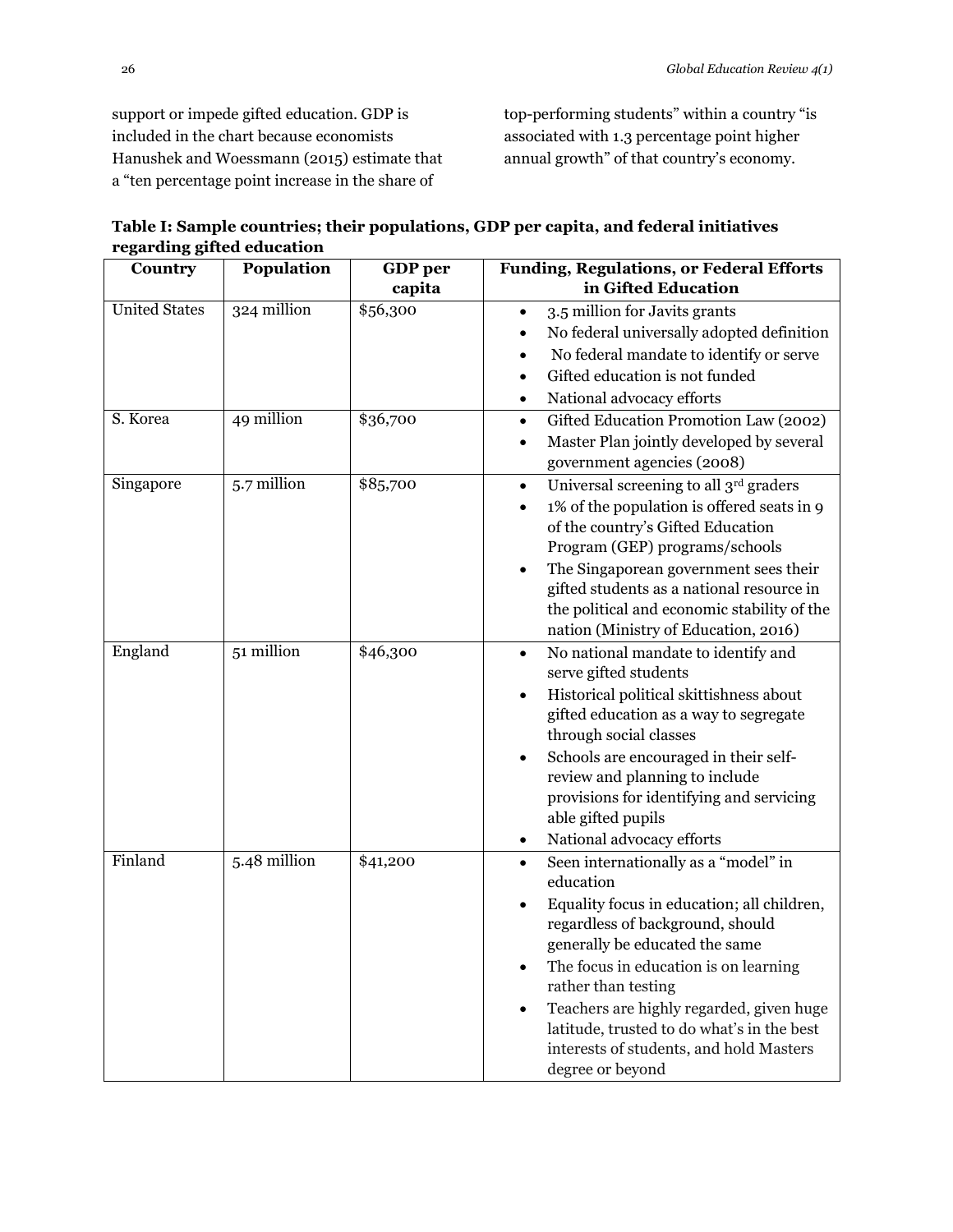#### **Beyond Our Borders**

The next section highlights several countries and the degree to which they support or impede progress in gifted education, by considering the rules and regulations governing the education of the country's brightest students. The selected countries, South Korea, Singapore, England and Finland, were chosen to illuminate the diverse ways of responding to gifted learners from disparate areas around the world.

#### **Gifted Education in South Korea**

South Korea is located in the southern half of the Korean Peninsula in Eastern Asia. The educational research organization, the Korean Educational Development Institute (KEDI) makes it clear that South Korean society values and emphasizes educational achievement, particularly in the areas of math and science, subjects that constitute approximately 95% of the country's gifted programs (Korean Educational Development Institute, 2011). Competition amongst students – and their families – is fierce, as parents make significant financial sacrifices to ensure that their child is well prepared for high-stakes high school and college entrance exams. On average, South Korean parents spend approximately \$1,000 a month on supplemental education, including weekend and after-school classes and private tutors (Finn & Wright, 2015).

South Korea has made strides in its recent effort to identify and educate gifted learners, particularly in areas deemed valuable to the nation's future, (Korean Educational Development Institute, 2011). On January 28, 2000, gifted education came to the forefront of a national discussion of the state of the country's educational policy with the enactment of the *Gifted Education Promotion Law*. The law, which went into effect in 2002, to build a firm foundation for a systematic plan for gifted

education within the country's public education system. According to Clause 1, Article 2 of the law, a gifted and talented person is defined as "an individual who requires special education to develop innate potential with an outstanding talent." Moreover, the government believes that "all members of a nation shall have the right to an education according to their ability and aptitude, to promote self-actualization and contribute to the development of society and nation" (Korean Educational Development Institute, 2011).

A "Master Plan" for the promotion of gifted education was jointly developed by various government entities in 2002 and was later readopted, with improvements, in 2008. Several programs were implemented under the "Master Plan." On the elementary and middle levels, gifted students chiefly participate in STEM related after-school or weekend programs, either in their own school or through joint participation with neighboring schools, universities, or government-funded research and public service institutions (Korean Educational Development Institute, 2011). Few gifted schools or full time gifted classes at this level exist; for fear that competition between families for spots would worsen an already high-stress environment for children. There is a much stronger emphasis on gifted education at the high school level than there is on the primary level and students annually cram to gain acceptance into these highly coveted full-time gifted programs. An overwhelming majority of gifted high schools focus on math and science; areas in which the country's students have performed particularly well on recent global achievement exams. The South Korean government values their highly able students and continues to increase the number and scope of available programs that will serve to nurture a wider range of talents.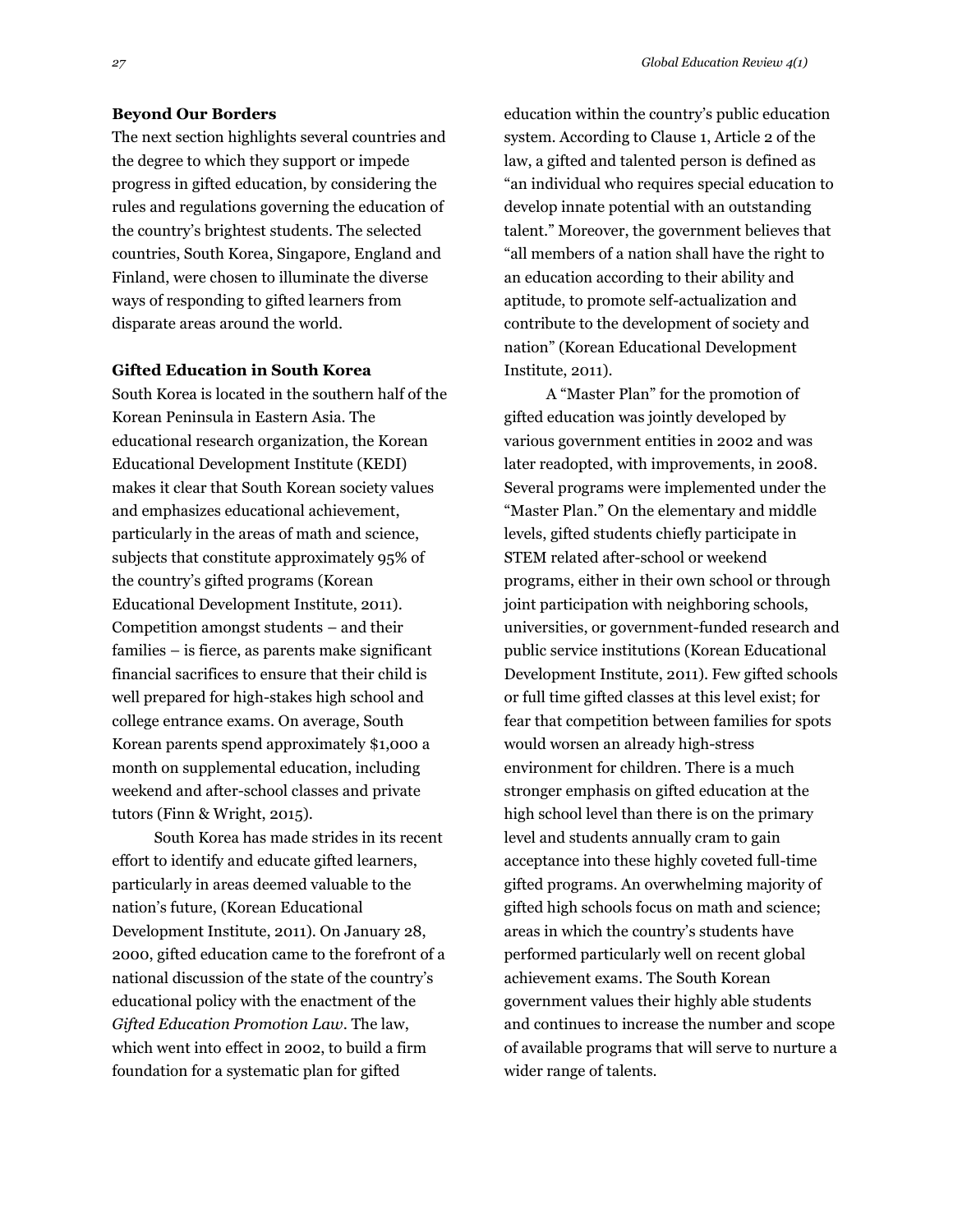#### **Gifted Education in Singapore**

Singapore is an island city-state located off southern Malaysia in Southeast Asia. Singaporean students continuously outperform students from other nations on international achievement exams, with particularly promising data from students in the bottom socioeconomic status (SES) quartile (Finn & Wright, 2015). The education system, managed by the Ministry of Education, is divided into three levels, culminating with post-secondary school for those who qualify. Education is compulsory at the first two levels, as all students must attend 6 years of primary school and 4-5 years of secondary school. While the Ministry of Education is making efforts to move away from high-stakes testing, there are still several important exams, which largely determine students' educational fate (Singapore Ministry of Education, 2016).

Gifted education in Singapore begins in the middle of primary school and continues through post-secondary programs. The Ministry of Education's mission statement states that the country is "committed to nurturing gifted individuals to their full potential for the fulfillment of self and the betterment of society" and provides two rationales for the *Gifted Education Program* (GEP), titled "The Educational Factor" and "The Socio-Political Factor." The Ministry argues that children have varying abilities and deserve an education suited to their pace and needs. Moreover, according to the Singapore Ministry of Education, properly nurturing the gifted will help to ensure the small nation's progress and prosperity (Singapore Ministry of Education, 2016). Through its mission to provide educational excellence to gifted students, the Ministry also seeks to increase equity in the population of students in the GEP, and strategically does not begin testing until the end of third grade. The Ministry

believes in "leveling the playing field" for all students. That is, it argues that students from lower socioeconomic families will have an increased chance at performing better on gifted entrance exams after three years of primary school, as it recognizes that not all children have the same level of academic exposure prior to the start of formal schooling. Gifted testing is universally administered to third graders and consists of English proficiency, math, and "general ability" components. The top 8% of performers on this test sit for another round of testing two months later, and about 550 students receive GEP offers, which annually corresponds to about 1% of the student population. Students who accept offers are placed into one of the nine GEP centers throughout the country. The next top 4% of high performers are designated as "High Ability Learners" and all schools are encouraged to differentiate their curriculum to correspond to these students' aptitudes. Some schools take this charge very seriously, creating rigorous programs of their own for these students, while others do little to acknowledge these students' gifts and talents (Finn & Wright, 2015).

At the end of sixth grade, all students, including those in the GEP, take the highly competitive Primary School Leaving Exam (PSLE), which determines their secondary school placement. Students in the primary GEP are promoted to the secondary GEP based on exam results, academic performance, and teacher ratings (Finn & Wright, 2015). Students who remain in the GEP can attend one of the sixteen Integrated Program (IP) schools that offer a school-based gifted education program, which are six-year programs that allow students to proceed to junior college without taking entrance exams (Singapore Ministry of Education, 2016). The Singaporean government sees their gifted students as a national resource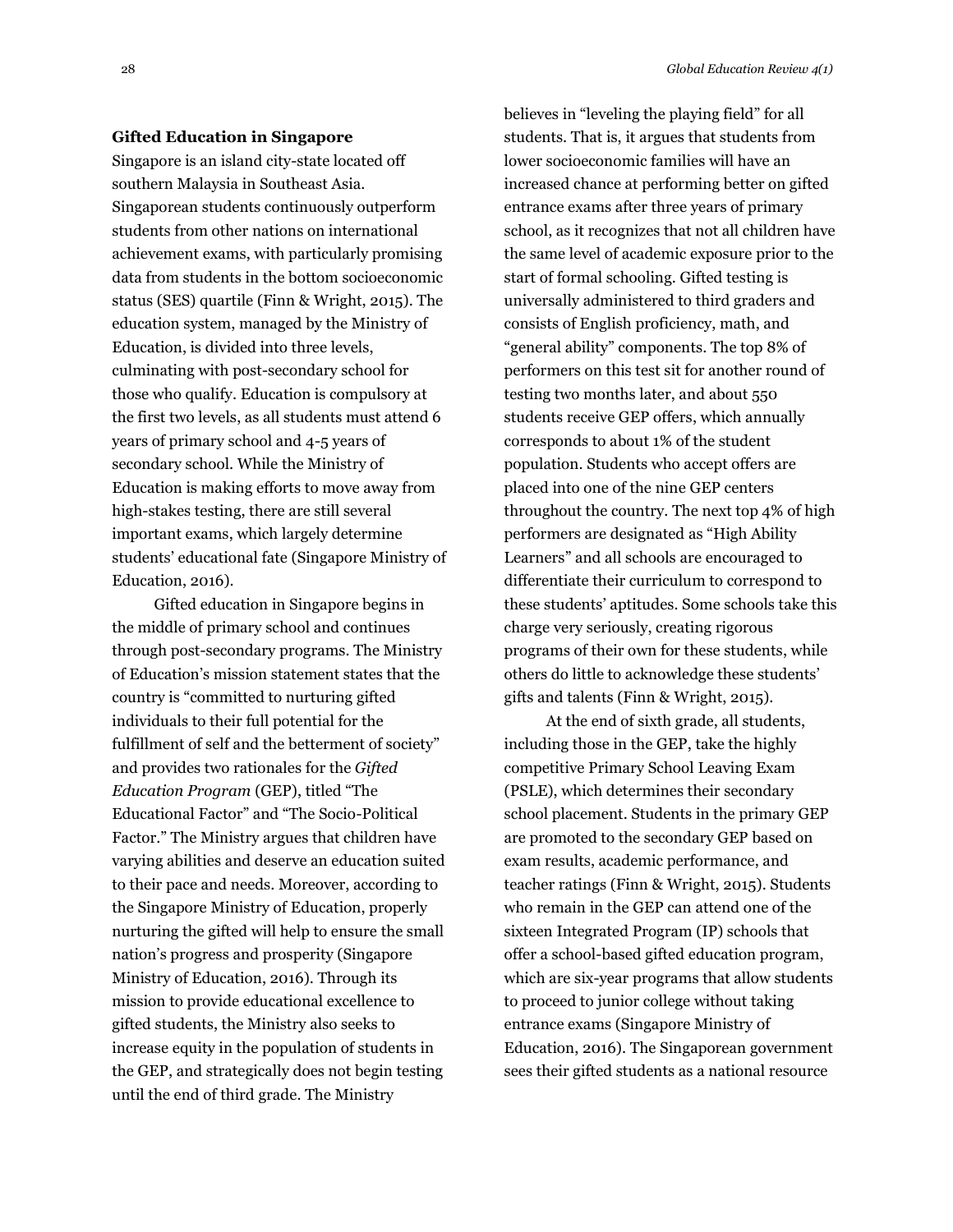in the political and economic stability of the nation.

#### **Gifted Education in England**

England is one of four countries that make up the United Kingdom (U.K.) and one of the three that make up Great Britain. The other countries are Scotland, Wales, and Ireland. Ireland is part of the United Kingdom, but not part of Great Britain.

England's focus on gifted education is to educate their most able children within the school system. Social class in the U.K. is akin to the debate about race in the United States, therefore, educating their brightest students is viewed with skepticism and as a form of segregation by social class. Their approach is to build on general education rather than placing gifted education outside of the general education structure (Eyre, 2004).

From World War II until the 1970s, England used a form of education known as the tripartite system of secondary schooling. At the end of primary school, students sat for an aptitude test and, based on the results of that test, were placed into one of three pathways; grammar schools, secondary modern schools, or technical-vocational schools. The first, grammar schools, emphasized preparation for university. Beginning in the 1960s, the government began phasing out the tripartite system, leaving only 164 grammar schools and 3,500 secondary schools. Today, most students attend comprehensive secondary schools much like the United States. Currently, no federal policy guides the education of gifted students in the primary and middle years. Schools in England have considerable latitude. English schools still have national tests, curriculum, and inspections but educating their brightest students is not a top priority for the government; and much like the United States, the implementation of differentiated curriculum, instructional, and

assessment approaches are idiosyncratic. However, the Department for Children, Schools, and Families (2008) defines gifted learners as "Children and young people with one or more abilities developed to a level significantly ahead of their year group (or with the potential to develop those abilities," (pg. 31) and produced a guidance document for schools to use in developing effective practices in identifying and serving gifted and talented learners. Included in the guidance document are recommendations for including planning for provisions for gifted learners as schools implement the institutional quality standards (IQS), a process of self-review and planning.

There are advocacy efforts such as Potential Plus UK, which was established in 1967 as an independent charity that works with families to support children with high learning potential. The goal is to work with parents and caregivers, versus schools and teachers. Another advocacy organization is the National Association for Able Children in Education (NACE), whose membership is made up of teachers and schools. The organization specializes in supporting teachers to provide excellent teaching and learning for able, gifted and talented pupils.

#### **Gifted Education in Finland**

Finland is a Northern European Nordic country and is world-renowned for its educational excellence. In recent years, Finland has often been used as a model for countries seeking to increase their rankings on the worldwide stage. Although Finland's recent Programme for International Student Assessment (PISA) scores have declined, students still continue to outperform many Organisation for Economic Development (OECD) countries, including ones that spend far more educating their students (Center on International Education Benchmarking, 2015).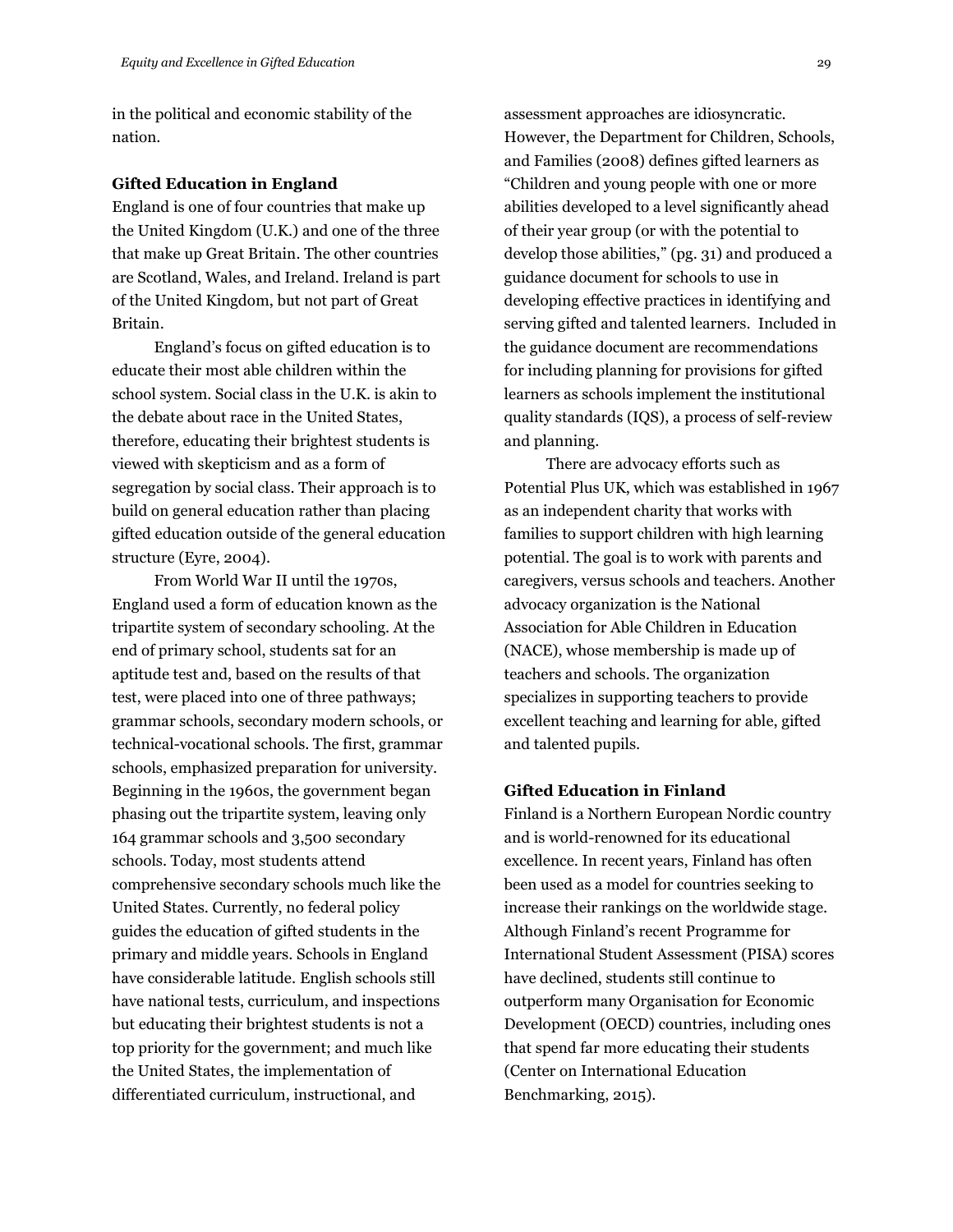The country's education system is rooted in equality: all children, regardless of background, should generally be educated the same, with a particular monetary focus on students who need the most help (Finn & Wright, 2015). Students are placed in classrooms with highly able and well-respected educators, who are given autonomy in their instruction. Students are only required to take one national exam (the matriculation exam at the end of secondary school) in the duration of their public school years. The Finnish National Board of Education (FNBE) explains:

> The main objective of Finnish education policy is to offer all citizens equal opportunities to receive education. The structure of the education system reflects these principles. The system is highly permeable, that is, there are no deadends preventing progression to higher levels of education.

The focus in education is on learning rather than testing. There are no national tests for pupils in basic education in Finland. Instead, teachers are responsible for assessment in their respective subjects on the basis of the objectives included in the curriculum (Finnish National Board of Education, 2016).

Teachers, who hold Master's degrees or higher, are trusted to do what they believe is best for each individual student, but it is the general societal belief that no student should receive "more" or "better" than others.

The Finnish public school system begins with "basic education" at comprehensive schools (ages 7-16), with an optional one year of preprimary education at age 6. Students can then elect to enroll in general upper secondary

schools or vocational schools for approximately 3 more years before entering universities or the workforce. Parents typically enroll their children in a comprehensive school in their own community, as it is widely believed that most schools, regardless of neighborhood, provide a great education. While the FNBE does not have a gifted education policy and seems to shy away from explicitly differentiating high-ability students from others, parents of "gifted" children sometimes seek out (or create) opportunities that will allow their children to be educated with likeminded children and their families. Parents sometimes band together to request specialized classes like Latin within their child's school or apply to one of their city's specialized arts or music schools (Finn & Wright, 2015). While not termed "gifted" programs, there are more opportunities for specialized instruction on the upper secondary level, as many schools have strict admissions policies:

> The selection of students for upper secondary school is based on their grade point average for the theoretical subjects in the basic education certificate. Entrance and aptitude tests may also be used, and students may be awarded points for hobbies and other relevant activities (Finnish National Board of Education, 2016).

While gifted education is not a priority in Finland, it is clear that high-quality teaching is. In 2014, only 20% of those who participated in an entrance exam into teaching preparation programs at Finnish universities were admitted (Eurydice Network, 2014). Perhaps the most effective undertaking Finland has made is prioritizing the hiring of individuals who educate the country's students, and entrusting them to properly differentiate for all of their students.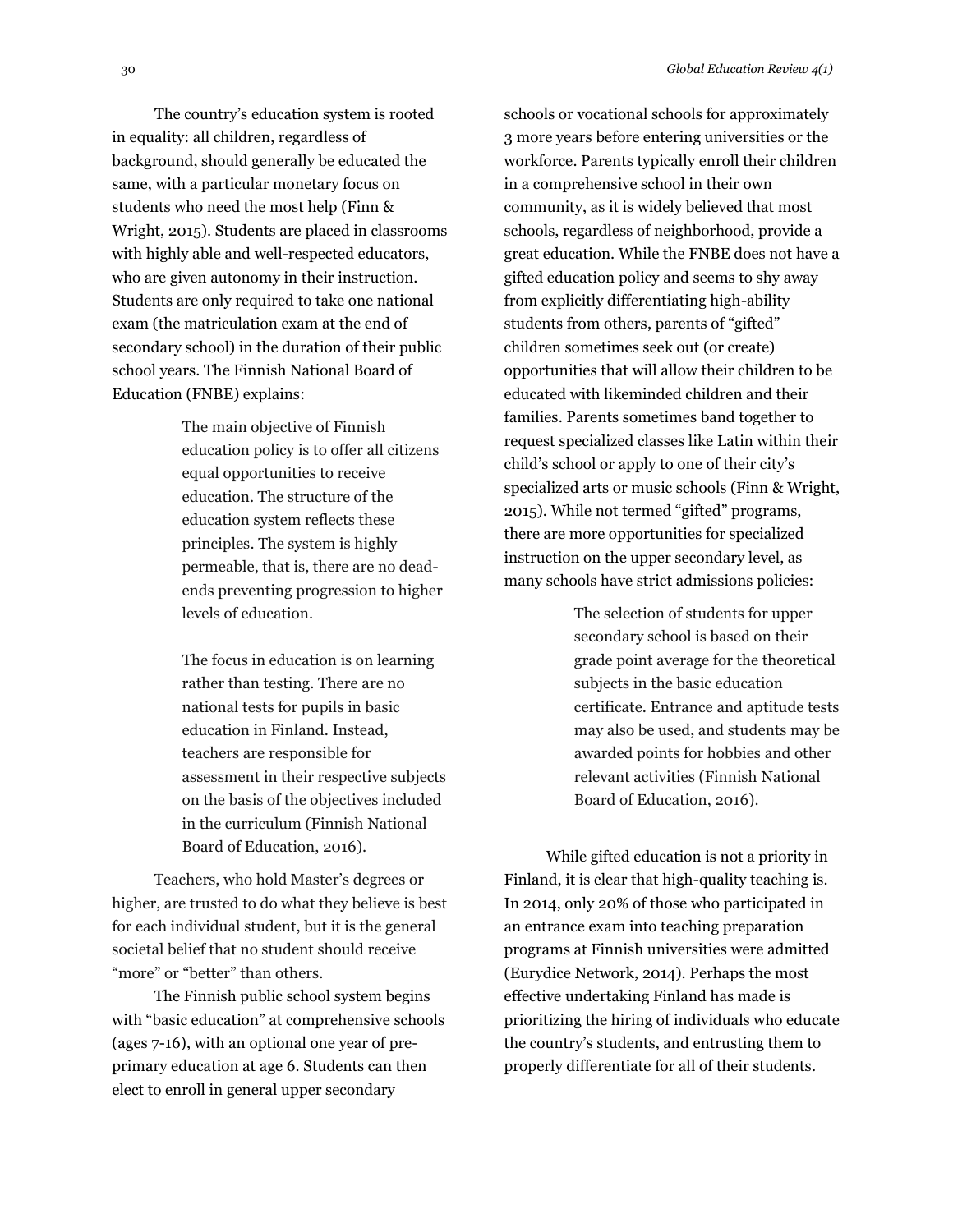The United States and the four other countries reviewed each are unique in their approaches toward the way they view and educate their brightest students. There is either a bend towards equity, educating *all* students; or towards recognizing excellence through specialized programming, funding, or mandates of its brightest students.

## **Implications for Policy and Practice**

Based on a review of contexts in five countries, including public perception, mandates, and value systems about cultivating and sustaining programs for brightest learners, the following implications are important to consider.

- Gifted education remains a state and local control issue in the United States. Due to the vast number of diverse identification measures, programming, funding, and national reform efforts, achieving coherency of curricula, teacher preparation, program delivery, and accountability to provide for the academic and social-emotional needs of gifted students will be difficult, at best.
- When there are scarce resources for educational funding in the United States. and globally, conflicts occur over who should be educated. Where this is the case, gifted students are left out of the funding allocation and priorities. In other countries, such as Singapore and South Korea, that are more monolithic with less divisive demands for funding, gifted learners are included within the educational priorities, reform efforts, and guidance provided to schools.
- Gifted learners are an integral part of the overall student population in any country and therefore, should be thoughtfully and strategically considered part and parcel of any

educational efforts, initiatives, and priorities.

- Public perception and parent involvement serve as important vehicles in any country in serving its brightest learners. If the gifted student population is viewed as vital to human capital and thus national security, programming and funding follow. If serving gifted students is perceived as pulling resources away from the "neediest" students it is viewed as elitist.
- This is a relationship between a country's international test comparisons of its brightest students and a country's gross domestic product.
- Countries tend to use different lenses to determine the degree to which gifted students are served. For example, in Finland, teacher expertise is seen as fundamental to a strong educational system, thus an effective teacher can meet the academic and social emotional needs of their gifted student population. In South Korea and Singapore, investing in the brightest children is a way to ensure international competitiveness and cultivate human potential.

## **Conclusion**

The values, traditions, cultures, and politics of countries shape the perception of equity and excellence. Unfortunately, the definition of excellence, which should be an objective and absolute standard toward which all students should strive and aspire, has given way to more subjective meanings laden with values and context. *Equity* in school curriculum, instruction, and assessment has become a belief in equality of outcomes and that all students, regardless of their ability levels should receive identical instruction. As Gallagher noted, in Yecke's (2005) book, The War against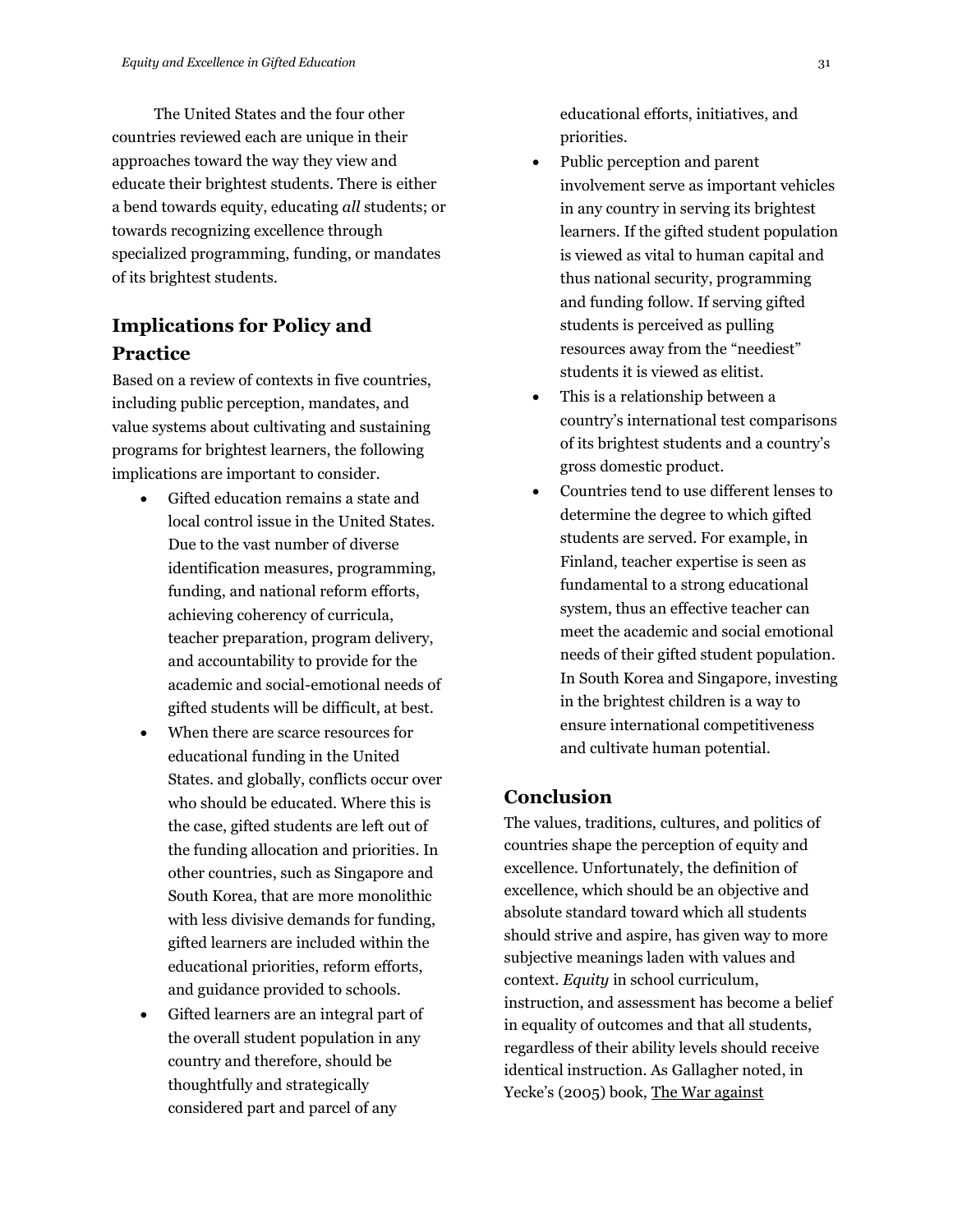Excellence, "Efforts to offset economic and social barriers to cognitive development will succeed in equalizing academic aptitude only to a certain degree: Some students will still learn faster than others, even if the discrepancy between the most and least rapid learners is decreased," (Yecke, 2005, pg. 170).

Attempts to meet the needs of gifted students in the United States, England, and Finland, have been largely thwarted, denied, or ignored due to an overriding philosophical bend toward *equity*. In every decade, champions for the gifted have introduced legislation, policies, research, and pedagogically sound practices in an effort to provide appropriate challenging educational experiences for these learners. Yet, excellence has given way to a definition of equity that has precluded the needs of the ablest learners in the school population. Excellence should not be perceived as a group norm; rather, it should be viewed as an individual quest for higher learning seen as in countries such as Singapore and South Korea. Competition is a necessary component in society's idea of success, but social activists fail to see this when it comes to gifted and talented students. True educational equity cannot disallow opportunities to pursue excellence at appropriate ability levels, areas, and interests for the individual learner. Concerns over elitism continue to plague

#### **References**

Center on International Benchmarking (2015). *Finland overview*. Retrieved from

[http://www.ncee.org/programs-affiliates/center-on](http://www.ncee.org/programs-affiliates/center-on-international-education)[international-education](http://www.ncee.org/programs-affiliates/center-on-international-education) benchmarking/topperforming-countries/finland-overview/

Civic Impulse. (2017). H.R. 543-100th Congress: Jacob K. Javits Gifted and Talented Children and Youth Education Act of 1987. Retrieved from https://www.govtrack.us/congress/bills/100/hr543

Colangelo, N., Assouline, S., & Gross, M. (2004). A nation deceived: How schools hold back America's brightest students. The Templeton national report on acceleration. Iowa City, IA: The University of Iowa Press.

Department for Children, Schools, and Families (2008). Identifying gifted and talented learners-getting

educators globally seeking to provide appropriate services for gifted students and to respond to criticisms of those services (Spielhagen & Cooper, 2005).

Will there ever be a time when the United States can embrace all learners, including those who learn content more quickly, understand concepts more deeply, and process information in a more advanced manner? Will the United States ever consider replicating elements of other countries programs for gifted students and implementing it within its borders? Because the system of education in the United States has largely been relegated to state and local control, programs for the gifted are embedded in school system decisions surrounding curriculum, instruction, and assessment. Even when there are national reform efforts that affect all students, such as Every Student Succeeds Act (ESSA, 2015), gifted students are (perhaps unintentionally) left out. Educational provisions for the gifted are an integral part of the overall school program, but reform efforts conceptually do not translate to implementing better programs for the gifted (Spielhagen, Brown & Hughes, 2014). When will equitable experiences founded on excellence in research, excellence in practice, excellence in policy, and excellence in funding be employed for all learners, here and abroad?

started (Revised May 2008). Crown: Annesley, Nottingham NG15 ODJ [www.teachernet.gov.uk/publications](http://www.teachernet.gov.uk/publications)

ESSA (2015). Every Student Succeeds Act of 2015, Pub. L No. 114-95§114 Stat. 1177 (2015-2016).

- Eurydice Network (2014). *Finland: Teachers and educational staff.* Retrieved from https://webgate.ec.europa.eu/fpfis/mwikis/eurydice /index.php/Finland:Teachers\_and\_Education\_Staff
- Eyre, D. (2004). *Gifted education: The English model*. Warwick University. National Academy for Gifted and Talented Youth,.
- Finn, C. E. & Hockett, J. A. (2012). *Exam schools: Inside America's most selective public high schools.*  Princeton, NJ: Princeton University Press.
- Finn,C.E.(2013).http://www.edexcellence.net/commentary/ education-gadflyweekly/2013/january-17/playing-